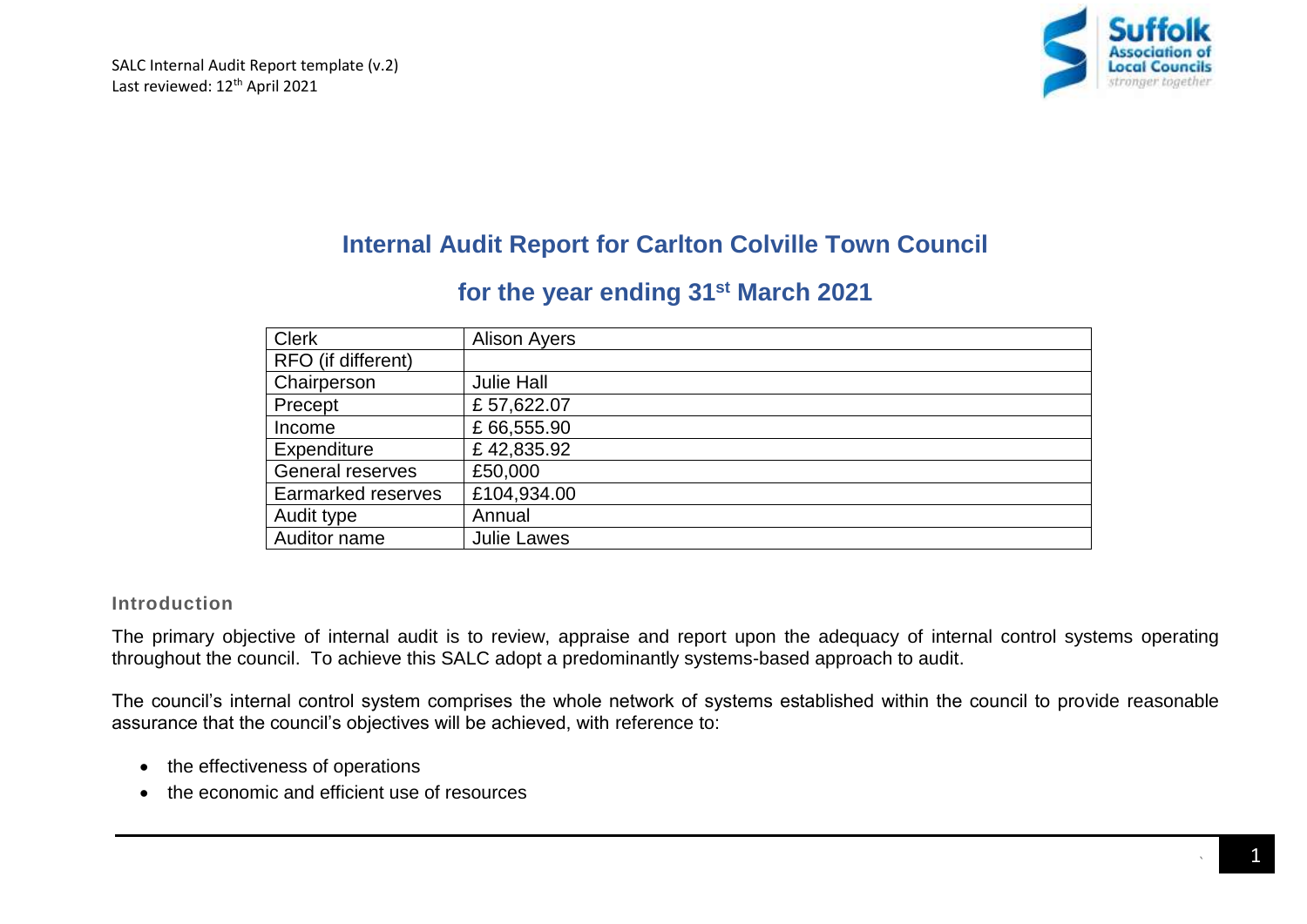SALC Internal Audit Report template (v.2) Last reviewed: 12<sup>th</sup> April 2021



- compliance with applicable policies, procedures, laws and regulations
- the safeguarding of assets and interests from losses of all kinds, including those arising from fraud, irregularity and corruption
- the integrity and reliability of information, accounts and data

## **Methodology**

When conducting the audit, the internal auditor may:

- carry out a selective assessment of compliance with relevant procedures and controls expected to be in operation during the financial year in order to be able to complete the Annual Internal Audit Report 2020/21 of the Annual Governance and Accountability Return (AGAR)
- review the reliability and integrity of financial information and the means used to identify, measure, classify and report such information
- review the means of safeguarding assets and, as appropriate, verify the existence of such assets
- appraise the economy and efficiency with which resources are employed, identify opportunities to improye performance and recommend solutions to problems
- review the established systems to ensure compliance with those policies, procedures, laws and regulations which could have a significant impact on operations, and determine whether the council complies
- review the operations and activities to ascertain whether results are consistent with objectives and whether they are being carried out as planned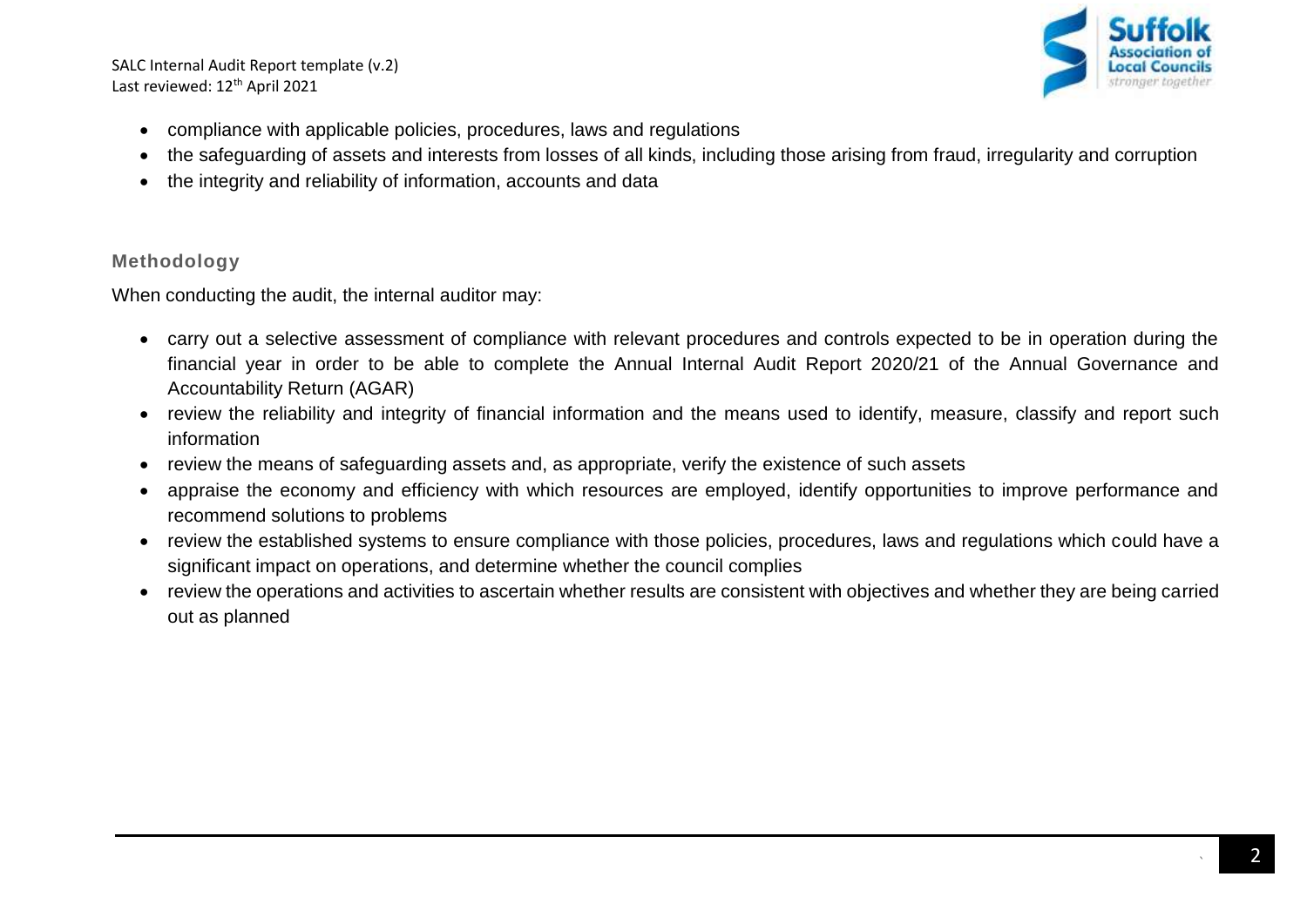

## **Section 1 – proper bookkeeping**

The internal auditor will look at the methods and processes used to manage the council's accounts and in particular that it provides clear data for reporting and monitoring purposes. This includes checking information is accurate, kept up to date, referenced and verified.

| <b>Evidence</b>                                        |            | Internal auditor commentary                                                                                                                                                                                                                                                                          |
|--------------------------------------------------------|------------|------------------------------------------------------------------------------------------------------------------------------------------------------------------------------------------------------------------------------------------------------------------------------------------------------|
| Is the ledger maintained and up to date?               | <b>YES</b> | The council uses Scribe to form the basis of their accounting system. It provides<br>data for analysis allowing the RFO to produce clear financial management reports<br>detailing receipts and payments and ensures that the financial transactions of the<br>town council are accurately recorded. |
| Is the cash book up to date and regularly<br>verified? | <b>YES</b> | The cash book provides good evidence to support the councils underlying<br>statements. Monthly reports are generated and circulated to councillors detailing<br>expenditure and income at each full council meeting.                                                                                 |
| Is the arithmetic correct?                             | <b>YES</b> | Accounting records were spot checked. They are well maintained and clearly<br>identify expenditure and income at any given point.                                                                                                                                                                    |
| <b>Additional comments:</b>                            |            |                                                                                                                                                                                                                                                                                                      |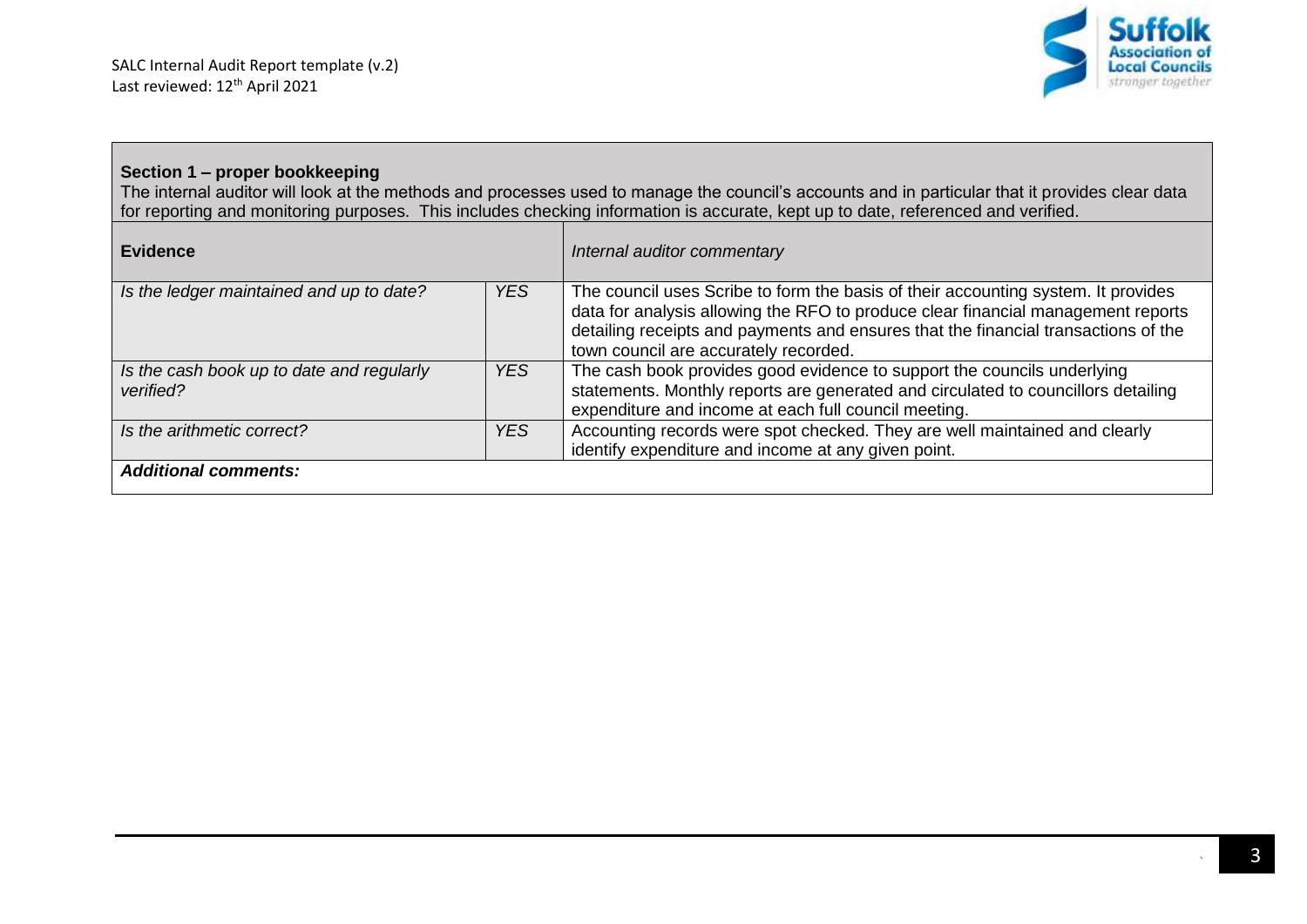

## **Section 2 – Financial Regulation and Standing Orders**

The internal auditor will check the date the Council carried out its annual review of both Standing Orders and Financial Regulations and in particular check if these are based on NALC'S latest model which include legislative changes.

| <b>Evidence</b>                                                                  |            | Internal auditor commentary                                                                                                                                                                                                                                                                                                                                                                                                                                                    |
|----------------------------------------------------------------------------------|------------|--------------------------------------------------------------------------------------------------------------------------------------------------------------------------------------------------------------------------------------------------------------------------------------------------------------------------------------------------------------------------------------------------------------------------------------------------------------------------------|
| Have Standing Orders been adopted, up to date and<br>reviewed annually?          | <b>YES</b> | At a meeting on 1 <sup>st</sup> July 2020 the council carried out an annual review of its<br>Standing Orders, these are available to view on the councils website and<br>are based on the Model Standing Orders produced by NALC IN 2018 which<br>take into account changes in legislation from those produced in 2013.                                                                                                                                                        |
| Are Financial Regulations up to date and reviewed<br>annually?                   | <b>YES</b> | Financial Regulations were reviewed and agreed at a council meeting held<br>7 <sup>th</sup> October 2020. These are available to view on the council's website and<br>are based on the NALC Model Financial Regulations 2019.<br><b>Comment:</b> The Financial Regulations provided on the website detail the<br>document as being adopted by the council at its meeting held 4 <sup>th</sup><br>September 2019 and require updating to show the most recent annual<br>review. |
| Has the Council properly tailored the Financial<br>Regulations?                  | <b>YES</b> | The Financial Regulations have been tailored to the council.                                                                                                                                                                                                                                                                                                                                                                                                                   |
| Has the Council appointed a Responsible Financial<br>Officer (RFO)? <sup>1</sup> | <b>YES</b> | At a council meeting held 1 <sup>st</sup> July 2020 in accordance with Section 151 of<br>the Local Government Act 1972 (D) (Financial Administration), the council<br>appointed the clerk as the Responsible Financial Officer in accordance with<br>the councils adopted Financial Regulations (1.8).                                                                                                                                                                         |
| <b>Additional comments:</b>                                                      |            |                                                                                                                                                                                                                                                                                                                                                                                                                                                                                |

<sup>&</sup>lt;sup>1</sup> Section 151 Local Government Act 1972 (d)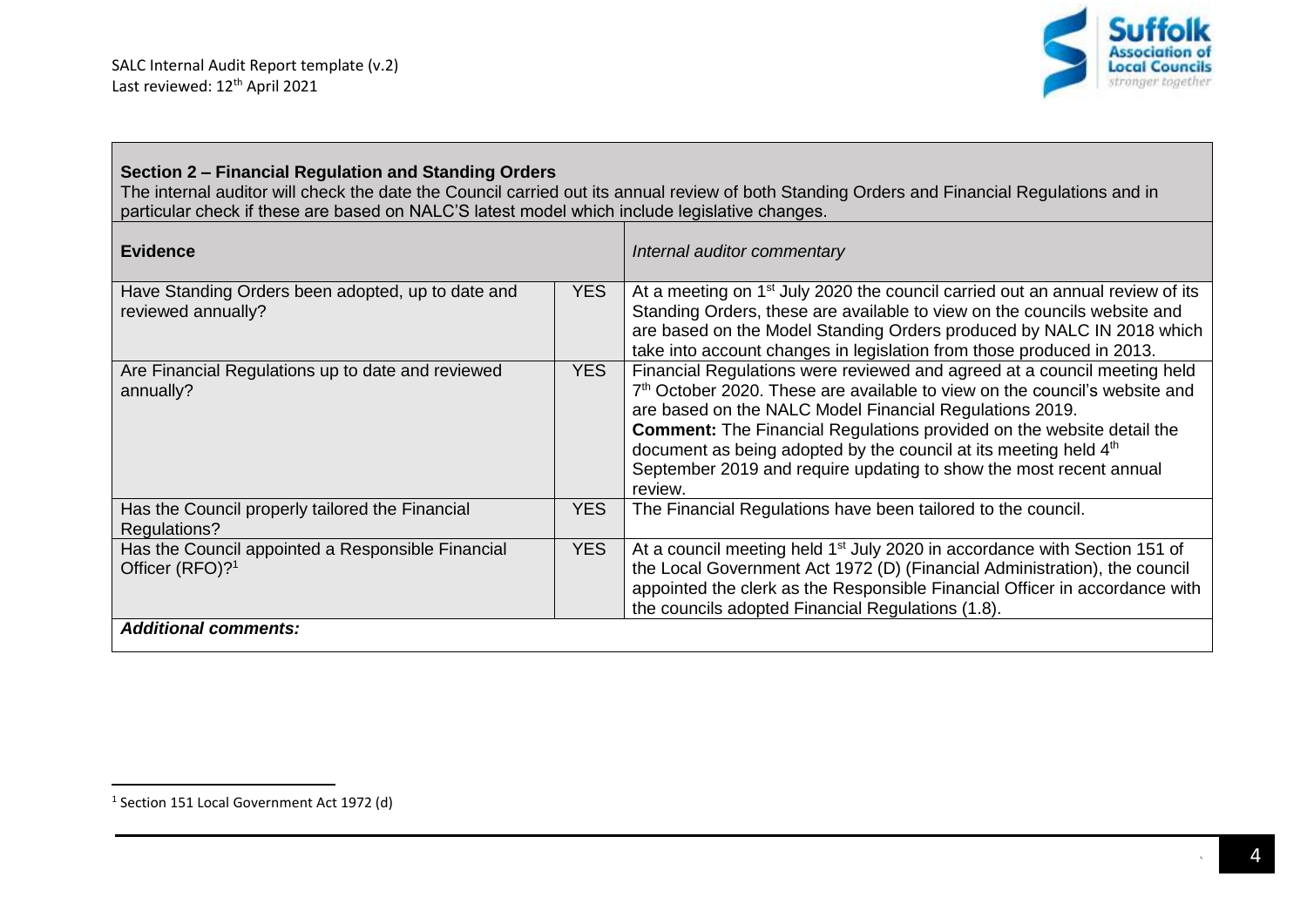

#### **Section 3 – Payment controls**

The internal auditor will specifically check bank reconciliation including credit/debit cards and management approval processes and evidence that internal Financial Regulations (FO) are being followed. The internal auditor will examine how regular payments are managed and specifically seek evidence that these have been brought back to the Council for verification purposes especially where the actual payment made differs from the amount previously agreed. VAT should be clearly identified including evidence that claims have been correctly managed. The internal auditor will check if the Council has a clear understanding on eligibility in relation to the General Power of Competence and that s.137 has been correctly applied and managed*.*

| <b>Evidence</b>                                                                                                                          |                 | Internal auditor commentary                                                                                                                                                                                                                                                                                                                                                                                                                                      |
|------------------------------------------------------------------------------------------------------------------------------------------|-----------------|------------------------------------------------------------------------------------------------------------------------------------------------------------------------------------------------------------------------------------------------------------------------------------------------------------------------------------------------------------------------------------------------------------------------------------------------------------------|
| Is there supporting paperwork for payments with<br>appropriate authorisation?                                                            | YES.            | A selection of expenditure items was made, and cross checked against the<br>cash book, invoices and bank statements. Prior to each full council meeting<br>a list of payments is presented to councillors ensure formal approval of<br>expenditure and this is correctly minuted. This demonstrates good practice<br>in that there are measures in place that help safeguard public money.                                                                       |
| Where applicable, are internet banking transactions<br>properly recorded and approved?                                                   | YES.            | There is clear evidence of good practice – payments are checked by two<br>councillors against invoices and identified if online payments or cheque<br>payment and authorisation is then completed demonstrating the council is<br>working in line with its own Financial Regulations. A schedule of both due<br>and retrospective regular payments is submitted to the council for approval<br>at each meeting. This is also published on the council's website. |
| Is VAT correctly identified, recorded and claimed within<br>time limits?                                                                 | <b>YES</b>      | The claim for the period under review in the sum of £2,084.39 was made to<br>HM Revenue & Customs. The figure reclaimed in the statement of accounts<br>was £1,641.63. A final payment was yet to be received of £931.45 which<br>was claimed on 31 <sup>st</sup> March 2021.                                                                                                                                                                                    |
| Has the Council adopted the General Power of<br>Competence (GPOC) and is there evidence this is being<br>applied correctly? <sup>2</sup> | YES <sup></sup> | The council has confirmed eligibility criteria to enable it to exercise the<br>General Power of Competency and has adopted the same at its meeting on<br>8 <sup>th</sup> May 2019.                                                                                                                                                                                                                                                                               |

<sup>2</sup> Localism Act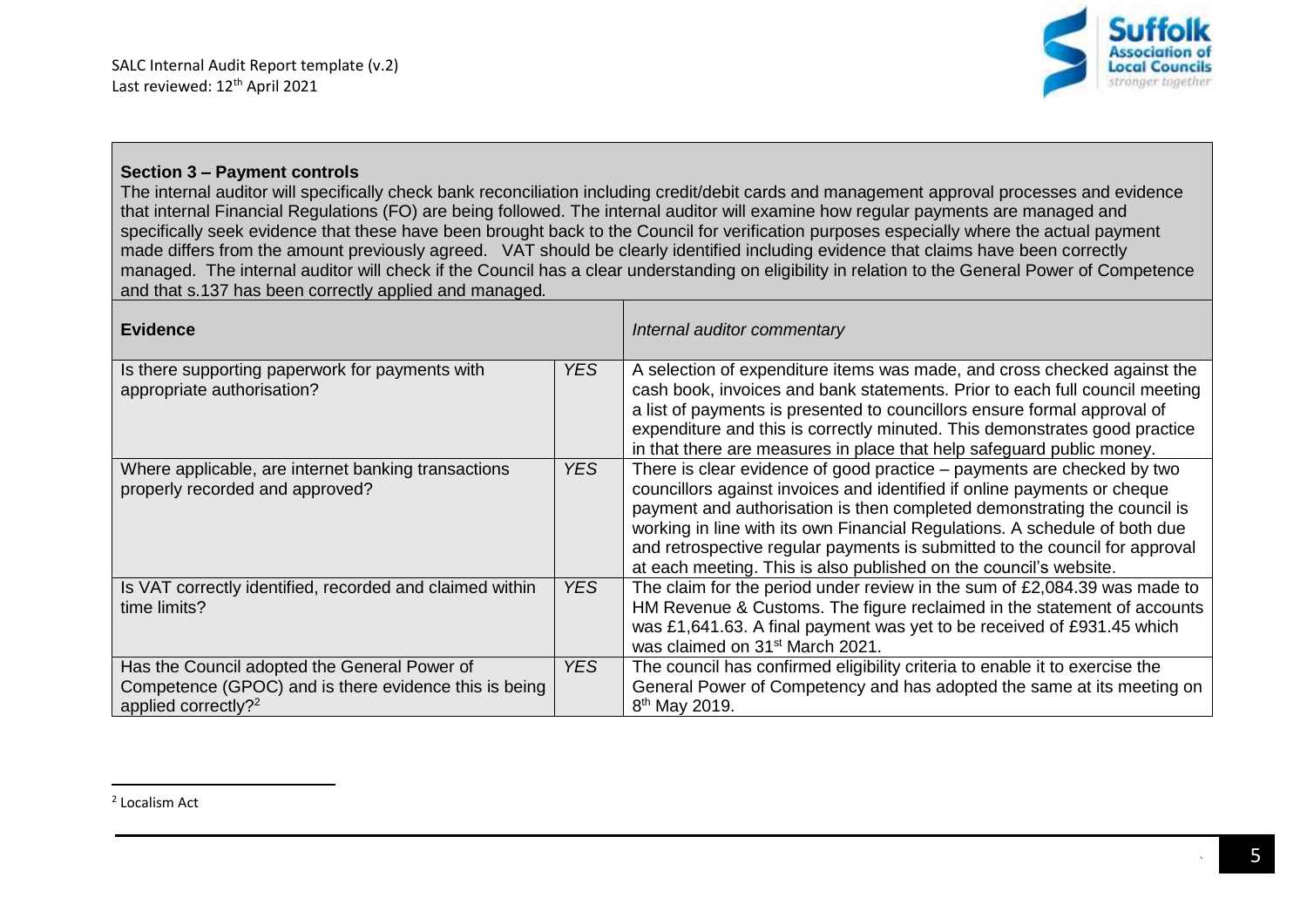

| Are payments under s.137 <sup>3</sup> separately recorded,                                                                                | <b>YES</b> | One S137 payment identified for the year under review in October 2020 in   |  |
|-------------------------------------------------------------------------------------------------------------------------------------------|------------|----------------------------------------------------------------------------|--|
| minuted and is there evidence of direct benefit to                                                                                        |            |                                                                            |  |
|                                                                                                                                           |            | accordance with statutory limits.                                          |  |
| electorate?                                                                                                                               |            | <b>Comment:</b> The value of the donation made to the Royal British Legion |  |
|                                                                                                                                           |            | Poppy Appeal was not identified within the minutes.                        |  |
| Where applicable, are payments of interest and                                                                                            | N/A        | The council has no such loans                                              |  |
| principal sums in respect of loans paid in accordance                                                                                     |            |                                                                            |  |
| with agreements?                                                                                                                          |            |                                                                            |  |
|                                                                                                                                           |            |                                                                            |  |
| Additional comments: Details of individual payments made each month are circulated to councillors prior to the meeting, however these are |            |                                                                            |  |
| not provided within the minutes with only total amounts being stated. For transparency and providing a clear audit trail of each payment  |            |                                                                            |  |
| approval these should be included or attached to the minutes.                                                                             |            |                                                                            |  |
| The council clearly understands s137 and uses the power appropriately.                                                                    |            |                                                                            |  |

#### **Section 4 – Risk management**

 $\overline{\phantom{a}}$ 

The internal auditor will expect to find evidence of the management of risks from identification of what those are for each individual Council through to how these will be managed and the controls in place to mitigate these and that these have been approved by the Council.

| <b>Evidence</b>                                                                                             |            | Internal auditor commentary                                                                                                                                                                                                                                                                                                                                                             |
|-------------------------------------------------------------------------------------------------------------|------------|-----------------------------------------------------------------------------------------------------------------------------------------------------------------------------------------------------------------------------------------------------------------------------------------------------------------------------------------------------------------------------------------|
| Is there evidence of risk assessment documentation?                                                         | YES        | This was considered for the period under review at the meeting of the<br>council on 6 <sup>th</sup> January 2021 and covers in general terms the matters which<br>would prevent a smaller relevant body from functioning. The document<br>details high, medium and low risks to the council and shows clear and<br>concise consideration has been taken to enable good decision making. |
| Is there evidence that risks are being identified and<br>managed?                                           | <b>YES</b> | There is evidence that the council has taken action to identify and assess<br>financial risks and has considered what actions or decisions it needs to<br>take during the year in order to avoid financial consequences.                                                                                                                                                                |
| Does the Council have appropriate and adequate<br>insurance cover in place for employment, public liability | <b>YES</b> | Council has insurance in place under a Parish Protect Policy with<br>Community Action Suffolk which shows core cover of the following: Public                                                                                                                                                                                                                                           |

<sup>3</sup> *Section 137 of the Local Government Act 1972 ("the 1972 Act") enables local councils to spend a limited amount of money for purposes for which they have no other specific*  statutory expenditure. The basic power is for a local council to spend money (subject to the statutory limit – of £8.12 per elector) on purposes for the direct benefit of its area, or *part of its area, or all or some of its inhabitants.*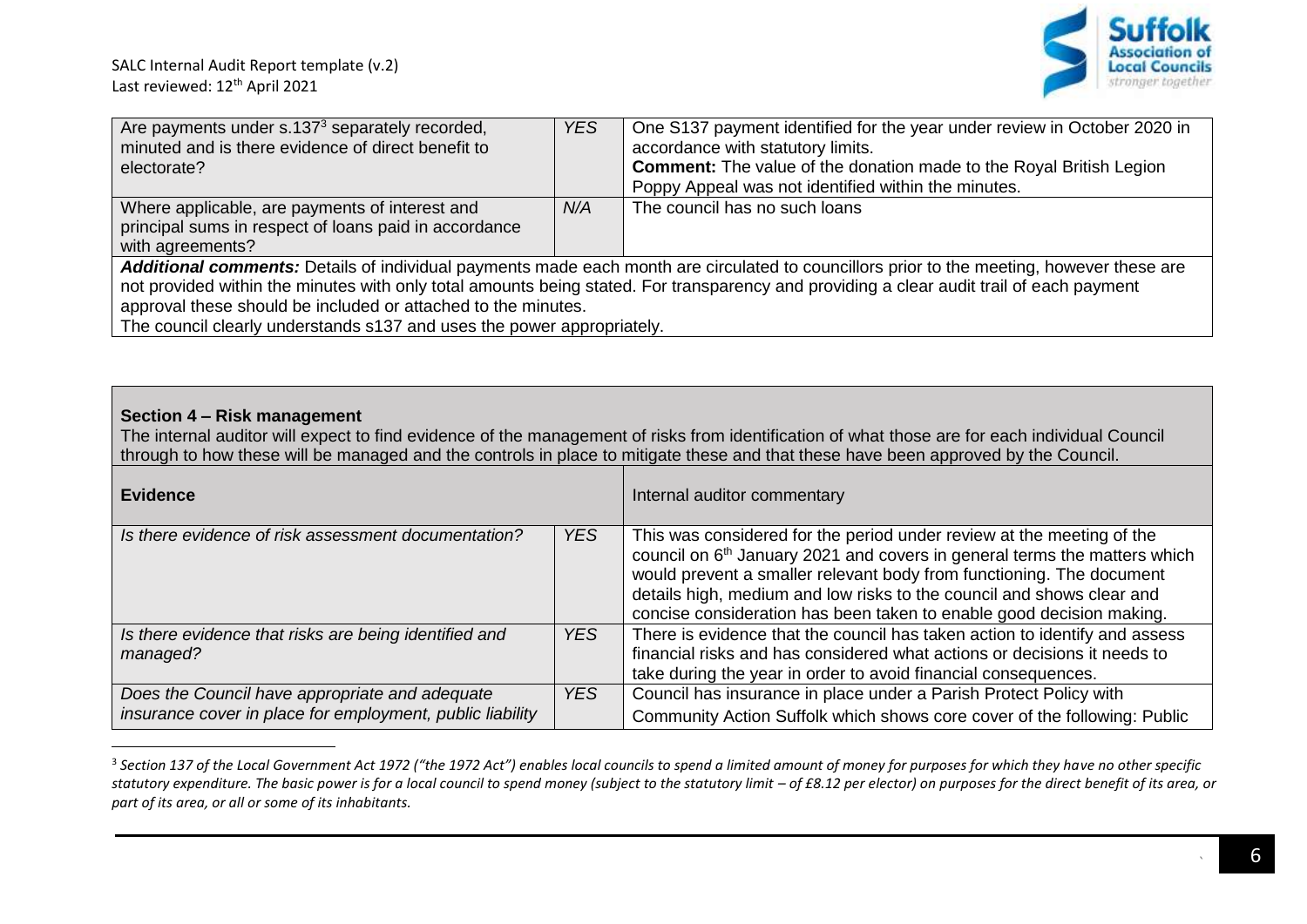

| and fidelity guarantee and has been reviewed on an<br>annual basis?                                                                                                                                                                                                                                                                                                             |            | Liability £10m; Public / Products Liability £10m; Business Interruption £20k<br>and Fidelity Guarantee £250k.<br>The level of Fidelity Guarantee meets recommended guidelines which<br>advises that cover should be at least the sum of the year-end balances plus<br>50% of the precept / grants.                                                                                                                                                                                                                                |  |
|---------------------------------------------------------------------------------------------------------------------------------------------------------------------------------------------------------------------------------------------------------------------------------------------------------------------------------------------------------------------------------|------------|-----------------------------------------------------------------------------------------------------------------------------------------------------------------------------------------------------------------------------------------------------------------------------------------------------------------------------------------------------------------------------------------------------------------------------------------------------------------------------------------------------------------------------------|--|
| Evidence that internal controls are documented and<br>regularly reviewed <sup>4</sup>                                                                                                                                                                                                                                                                                           | <b>YES</b> | At a full council meeting on $3rd$ June 2020 it was evidenced that the council<br>reviewed and agreed the Statement of Internal Control in accordance with<br>the Accounts and Audit Regulations 2015. This clearly demonstrates public<br>finances are adequately protected and managed and evidence necessary<br>steps have been taken to mitigate any risks identified. Documentation to<br>support control procedures adopted by the council for payments helps<br>protect the RFO and fulfils an internal control objective. |  |
| Evidence that a review of the effectiveness of internal<br>audit has been carried out during the year <sup>5</sup>                                                                                                                                                                                                                                                              | <b>YES</b> | The effectiveness of internal audit was covered by full council within the<br>internal control statements submitted and approved at a meeting on 3 <sup>rd</sup><br>June 2020. By reviewing the terms of reference and effectiveness for<br>internal audit the council has followed guidance and demonstrates that it<br>recognises that the function of the internal audit is to test and report to the<br>authority on whether its system of internal control is adequate.                                                      |  |
| Additional comments: In accordance with proper practices the council has demonstrated it has taken steps to manage key risks in a way it<br>can justify to a level which is tolerable by transferring the risks and taking out insurance, and that the review of insurance cover has been<br>reported back to full council and duly minuted at a meeting held 7th October 2020. |            |                                                                                                                                                                                                                                                                                                                                                                                                                                                                                                                                   |  |

 $\overline{a}$ 

<sup>&</sup>lt;sup>4</sup> Accounts and Audit Regulations

<sup>5</sup> Governance and Accountability Guide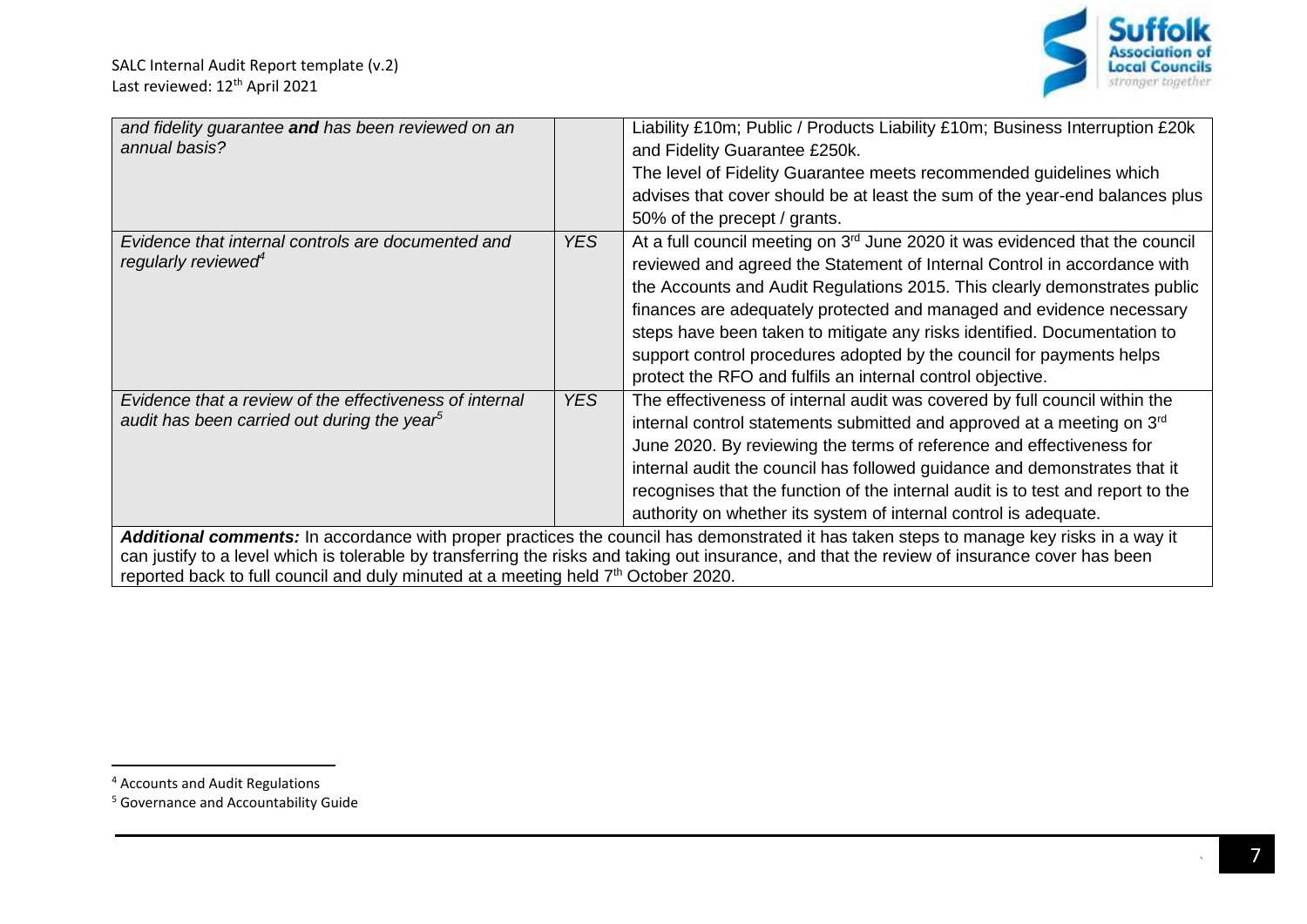

## **Section 5 – Budgetary controls**

 $\overline{a}$ 

The internal auditor will seek verification that budgets are properly prepared, agreed and monitored. In particular they will look for evidence of good practice in that the key stages of the budgetary process have been followed

| <b>Evidence</b>                                                                       |            | Internal auditor commentary                                                                                                                                                                                                                                                                                                                                                                                                                                                                                                                                                                                                                                                                                                                                                                                                                                                                                                                       |
|---------------------------------------------------------------------------------------|------------|---------------------------------------------------------------------------------------------------------------------------------------------------------------------------------------------------------------------------------------------------------------------------------------------------------------------------------------------------------------------------------------------------------------------------------------------------------------------------------------------------------------------------------------------------------------------------------------------------------------------------------------------------------------------------------------------------------------------------------------------------------------------------------------------------------------------------------------------------------------------------------------------------------------------------------------------------|
| Verify that budget has been properly prepared and<br>agreed                           | <b>YES</b> | The budget for the year 2020/2021 in the sum of £50,975 was approved by<br>full council at a meeting on 4 <sup>th</sup> December 2019 following a meeting of the<br>Finance and Personnel Committee on the 18 <sup>th</sup> November.                                                                                                                                                                                                                                                                                                                                                                                                                                                                                                                                                                                                                                                                                                             |
| Verify that the precept amount has been agreed in full<br>Council and clearly minuted | <b>YES</b> | The precept was set at £57,622 and formally approved at a meeting of full<br>council on 4 <sup>th</sup> December 2019 detailing a 5% increase on the previous<br>vear.                                                                                                                                                                                                                                                                                                                                                                                                                                                                                                                                                                                                                                                                                                                                                                            |
| Regular reporting of expenditure and variances from<br>budget                         | <b>YES</b> | In accordance with the Internal Control statement and the councils own<br>Standing Orders the council receives a monthly updated expenditure report<br>alongside bank statements detailing spend versus budget.                                                                                                                                                                                                                                                                                                                                                                                                                                                                                                                                                                                                                                                                                                                                   |
| Reserves held – general and earmarked $6$                                             | <b>YES</b> | The councils final accounts show general reserves in the sum of £50,000<br>with earmarked reserves in the sum of £104,934. Proper practice states<br>that it is regarded as acceptable for a councils general (non-earmarked<br>revenue) reserves to be equal to 3 to 12 months of net revenue<br>expenditure. There is no upper limit for earmarked reserves, but they<br>should be held for genuine and intended purposes and their level subject to<br>regular review and justification (at least annually). This was reviewed by full<br>council at a meeting held on 4 <sup>th</sup> December 2019 for the 2020/2021 financial<br>year.<br><b>Comment:</b> Council should note guidance as issued under the Practitioners<br>Guide which states that an authority needs to have regards to the need to<br>put in place a General Reserve Policy and review the level and purpose of<br>all general and earmarked reserves at least annually. |

 $^{\rm 6}$  In accordance with proper practices, the generally accepted minimum level of a Smaller Authority's General Reserve is that this should be maintained at between three (3) and twelve (12) months of Net Revenue Expenditure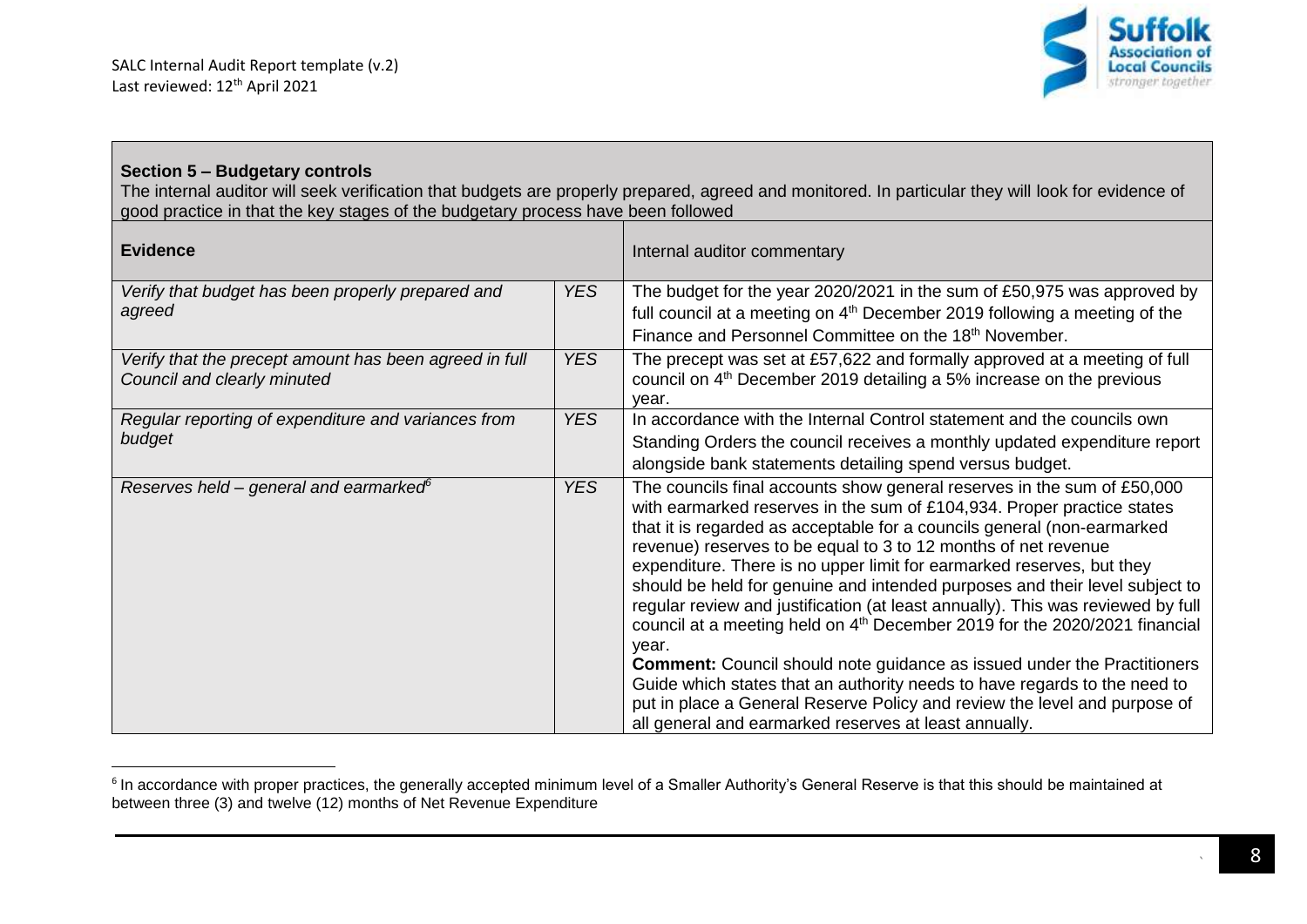

#### *Additional comments:*

Budget: The council shows good practice by following the recommended key stages as to the budgetary process to be followed for the year, namely:

- Decide the form and level of detail in the budget
- Review the current year budget and spending
- Assess levels of income
- Provide for contingencies and consider needs of reserves
- Approve the budget
- Confirm the precept or rates and special levies and
- Review progress against the budget regularly throughout the year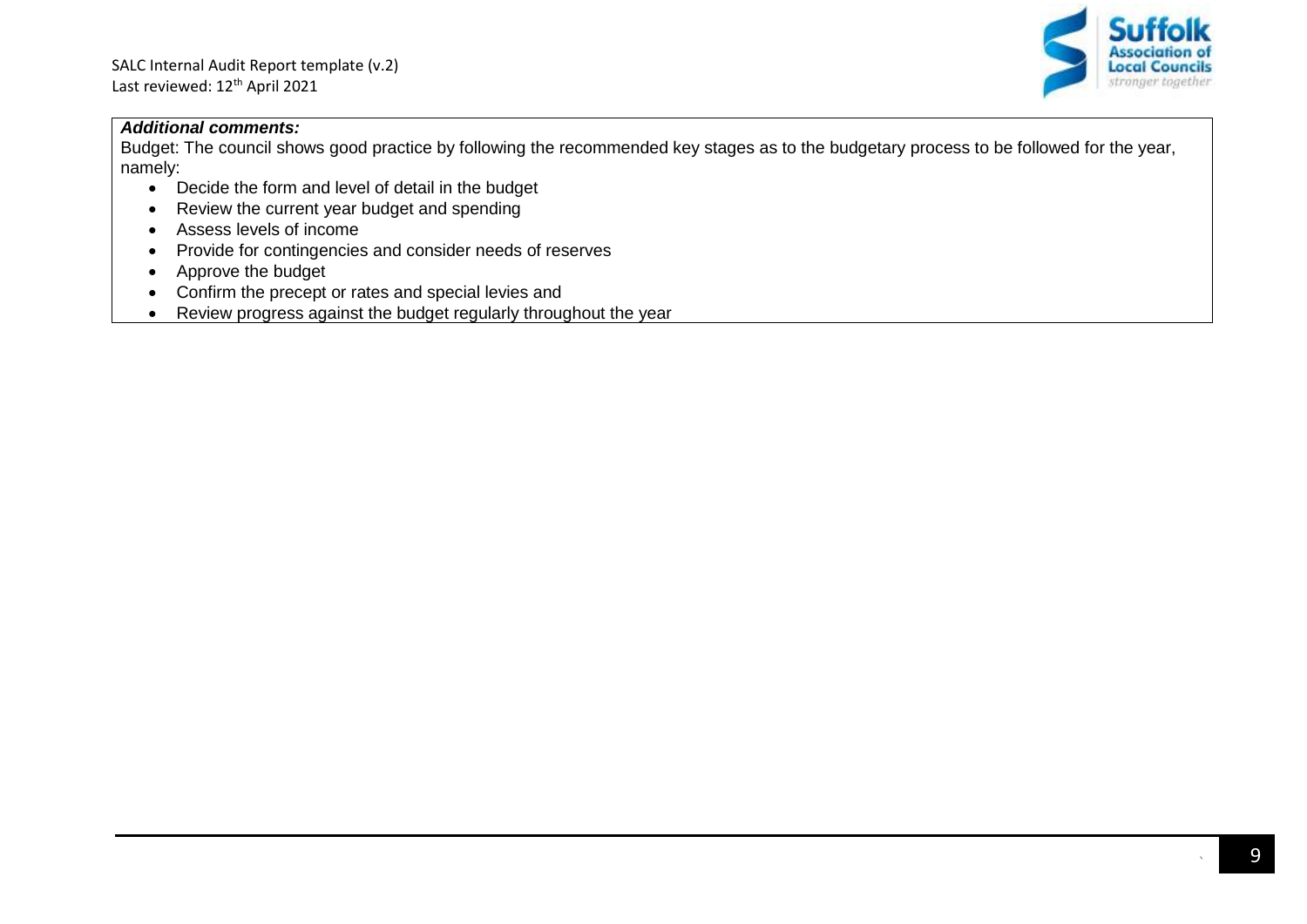

## **Section 6 – income controls**

The internal auditor will seek evidence to ensure income is correct managed – recorded, banked and reported and test mechanisms used to achieve this.

| <b>Evidence</b>                                                                          |                                                                                                                                                 | Internal auditor commentary                                                                                                                                                                                                                                                                                               |  |
|------------------------------------------------------------------------------------------|-------------------------------------------------------------------------------------------------------------------------------------------------|---------------------------------------------------------------------------------------------------------------------------------------------------------------------------------------------------------------------------------------------------------------------------------------------------------------------------|--|
| Is income properly recorded and promptly banked?                                         | <b>YES</b>                                                                                                                                      | Several items were cross checked against the cash book and bank<br>statement and found to be in order. In accordance with proper practices the<br>Responsible Financial Officer ensures that accounting records contain day<br>to day entries of all sums of money and that income received is properly<br>accounted for. |  |
| Is income reported to full council?                                                      | <b>YES</b>                                                                                                                                      | Income received is reported to full council within the monthly financial<br>reports and itemised within the minutes.                                                                                                                                                                                                      |  |
| Does the precept recorded agree to the Council Tax<br>Authority's notification?          | <b>YES</b>                                                                                                                                      | The council received a precept of £57,622.07 during the year under review<br>in April and September.                                                                                                                                                                                                                      |  |
| If appropriate, are CIL reporting schedules in<br>accordance with the Regulations? $7^7$ | YES.<br>CIL funds for the year under review show no income received.<br>In accordance with the Regulations the proportion of CIL funds received |                                                                                                                                                                                                                                                                                                                           |  |
| Is CIL income reported to the council?                                                   | N/A                                                                                                                                             | have been specifically allocated within the earmarked reserves.                                                                                                                                                                                                                                                           |  |
| Does unspent CIL income form part of earmarked<br>reserves?                              | <b>YES</b>                                                                                                                                      | Council has complied with its duty to produce an annual report that details<br>the amount of CIL funds received and spent. The annual report for the year                                                                                                                                                                 |  |
| Has an annual report been produced?                                                      | <b>YES</b>                                                                                                                                      | ending 31 <sup>st</sup> March 2020 showing income received and retained balances<br>was verified by the internal auditor and the council understands that it                                                                                                                                                              |  |
| Has it been published on the authority's website?                                        | N/A                                                                                                                                             | should comply with its duty to upload the annual report onto its website by<br>31 <sup>st</sup> December.                                                                                                                                                                                                                 |  |
| <b>Additional comments:</b>                                                              |                                                                                                                                                 |                                                                                                                                                                                                                                                                                                                           |  |

<sup>7</sup> Community Infrastructure Levy Regulations 2010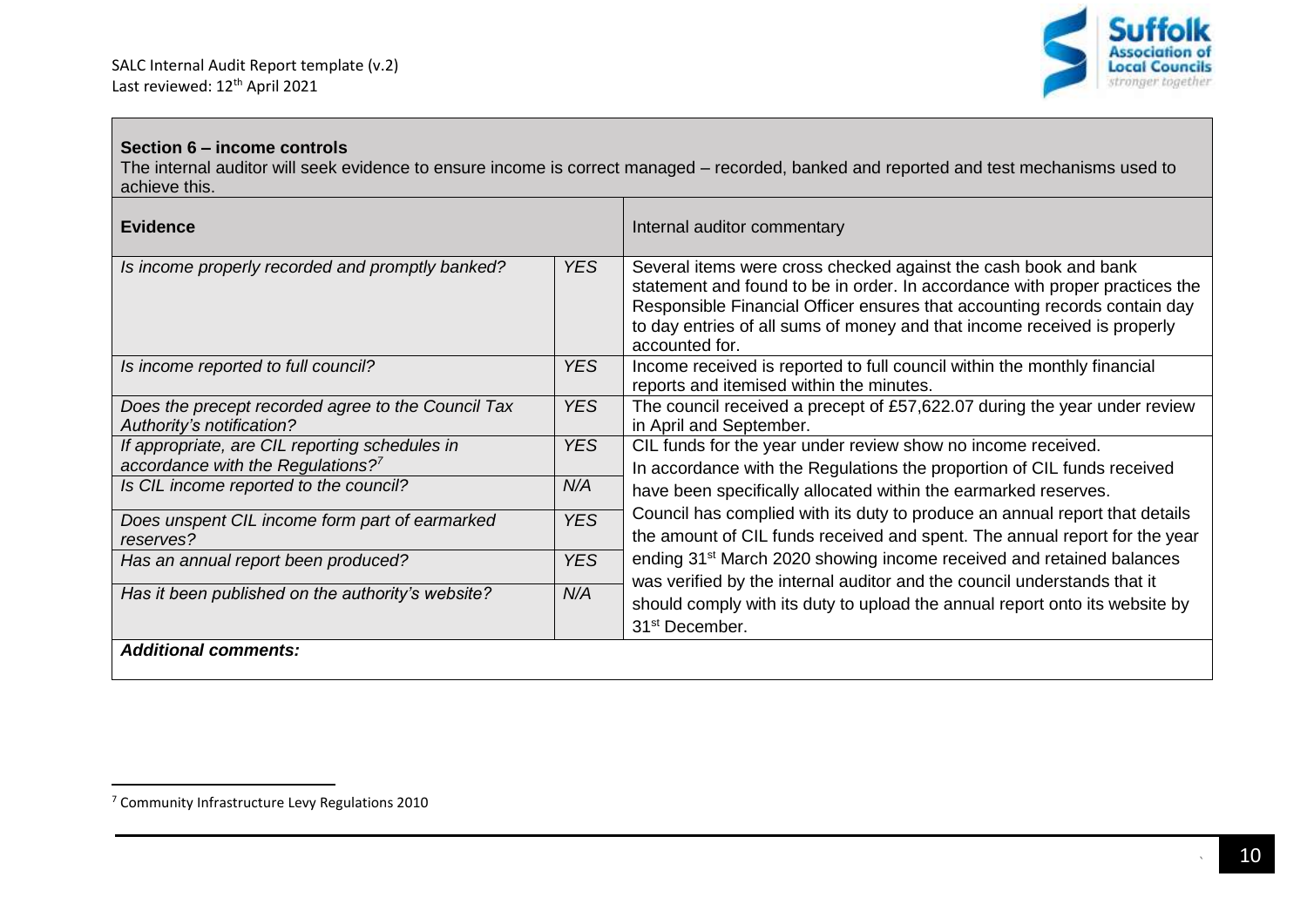

## **Section 7 – petty cash**

The Internal Auditor will seek evidence that the Council has followed its own policies, procedures and verification processes and that these are up to date.

| <b>Evidence</b>                                                  |     | Internal auditor commentary |
|------------------------------------------------------------------|-----|-----------------------------|
| Is petty cash in operation?                                      | N/A |                             |
| If appropriate, is there an adequate control system in<br>place? | N/A |                             |
| <b>Additional comments:</b>                                      |     |                             |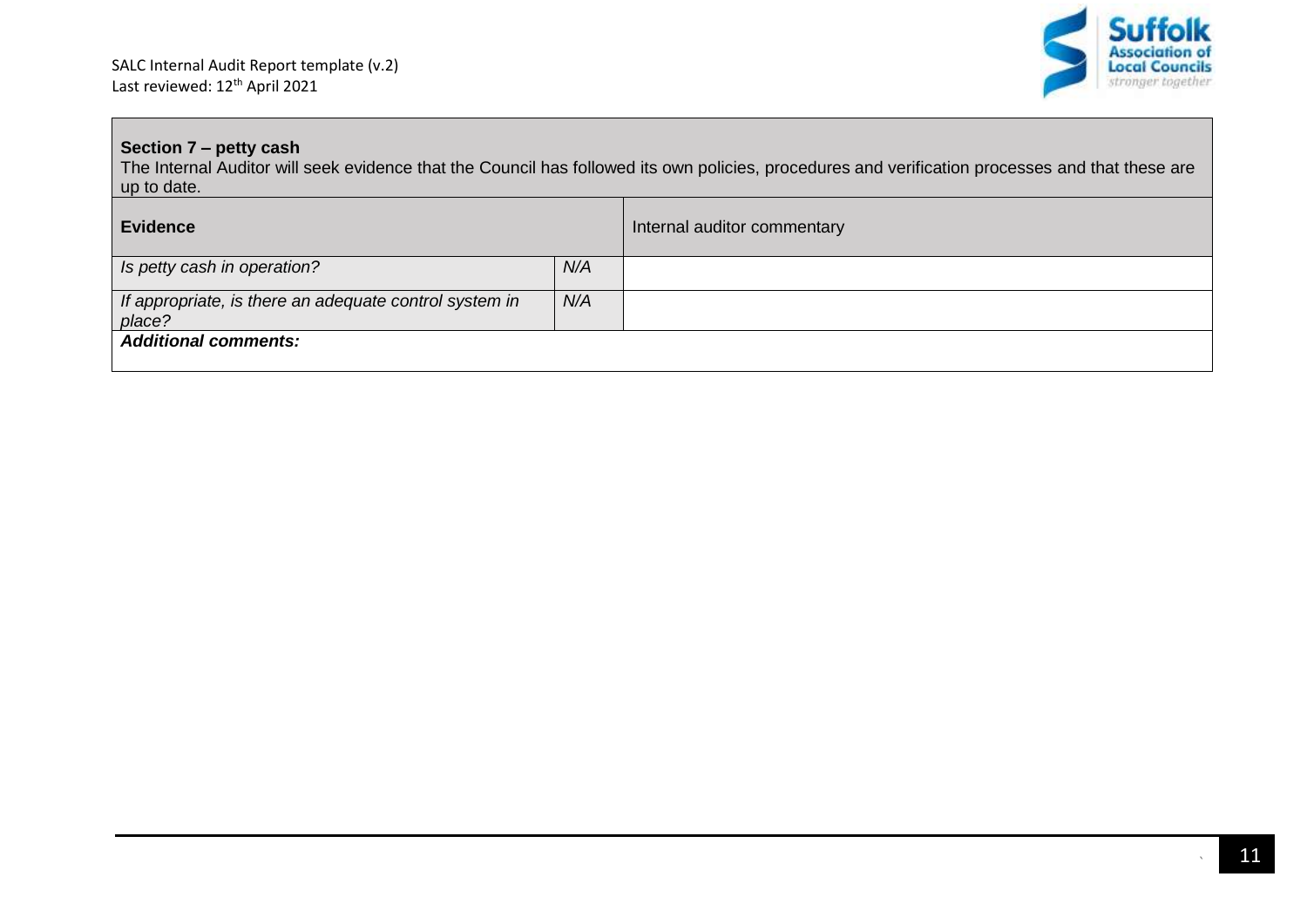

#### **Section 8 – Payroll controls**

The Internal Auditor will check salaries are approved in accordance with PAYE, NI, Pension and that there is a clear understanding that the clerk is not self-employed. If the Clerk was recruited after 1st April 201, evidence will be required to show compliance with the new requirements for the statement of employment, Induction, probation periods and training requirements. The Internal Auditor will also review how payroll is managed including evidence of approval of payslips.

| <b>Evidence</b>                                                                                                                                                                                                                                                                                                                                                                   |            | Internal auditor commentary                                                                                                                                                                                                                                                                                                                  |
|-----------------------------------------------------------------------------------------------------------------------------------------------------------------------------------------------------------------------------------------------------------------------------------------------------------------------------------------------------------------------------------|------------|----------------------------------------------------------------------------------------------------------------------------------------------------------------------------------------------------------------------------------------------------------------------------------------------------------------------------------------------|
| Do all employees have contracts of employment?                                                                                                                                                                                                                                                                                                                                    | N/A        | Council had 1 employee on its payroll at the period end of 31 <sup>st</sup> March 2021.<br>Employment contract was not reviewed during the internal audit, but                                                                                                                                                                               |
| <b>YES</b><br>Has the Council approved salary paid?                                                                                                                                                                                                                                                                                                                               |            | evidence confirms salary payments are authorised by full council. The                                                                                                                                                                                                                                                                        |
| Minimum wage paid?                                                                                                                                                                                                                                                                                                                                                                | <b>NO</b>  | remuneration payable to the employee has been approved in advance by the<br>council within the budget setting process.                                                                                                                                                                                                                       |
| Are arrangements in place for authorising of the payroll<br>and payments to the council? Does this include a<br>verification process for agreeing rates of pay to be<br>applied?                                                                                                                                                                                                  | YES.       | The payroll function is operated in accordance with HM Revenue & Customs<br>guidelines. There are suitable payroll arrangements in place which ensures<br>the accuracy and legitimacy of payments of salaries and wages, and<br>associated liabilities and as such the council has complied with its duties<br>under employment legislation. |
| Do salary payments include deductions for PAYE/NIC?<br>Is PAYE/NIC paid promptly to HMRC?                                                                                                                                                                                                                                                                                         | <b>YES</b> | In accordance with proper practices, PAYE taxes and employee and<br>employer National Insurance contributions (NIC) are calculated and<br>recorded. Deductions are paid to HM Revenue and Customs.                                                                                                                                           |
| Is there evidence that the Council is aware of its<br>pension responsibilities? Are pension payments in<br>operation? <sup>8</sup>                                                                                                                                                                                                                                                | <b>YES</b> | At a full council meeting held 4 <sup>th</sup> December 2019 it was agreed for the clerk<br>to join the Local Government Pension Scheme with budget figures adapted<br>to include these additional payments within the next financial year's budget<br>for 2020/2021.                                                                        |
| <b>YES</b><br>Are there any other payments (e.g.: expenses) and are<br>these reasonable and approved by the Council?                                                                                                                                                                                                                                                              |            | Any additional costs / expenses incurred by the clerk are reported to full<br>council.                                                                                                                                                                                                                                                       |
| Additional comments: Council should note the changes in the Practitioners Guide for 2020 on the treatment of what can be included as<br>employment expenses within the Annual Governance and Accountability Guide 2020. If applicable, any working from home payments are not to<br>be included within Staff Costs and should be allocated within All Other Payments on the AGAR. |            |                                                                                                                                                                                                                                                                                                                                              |

 $8$  The Pension Regulator – [website click here](https://www.thepensionsregulator.gov.uk/en/employers)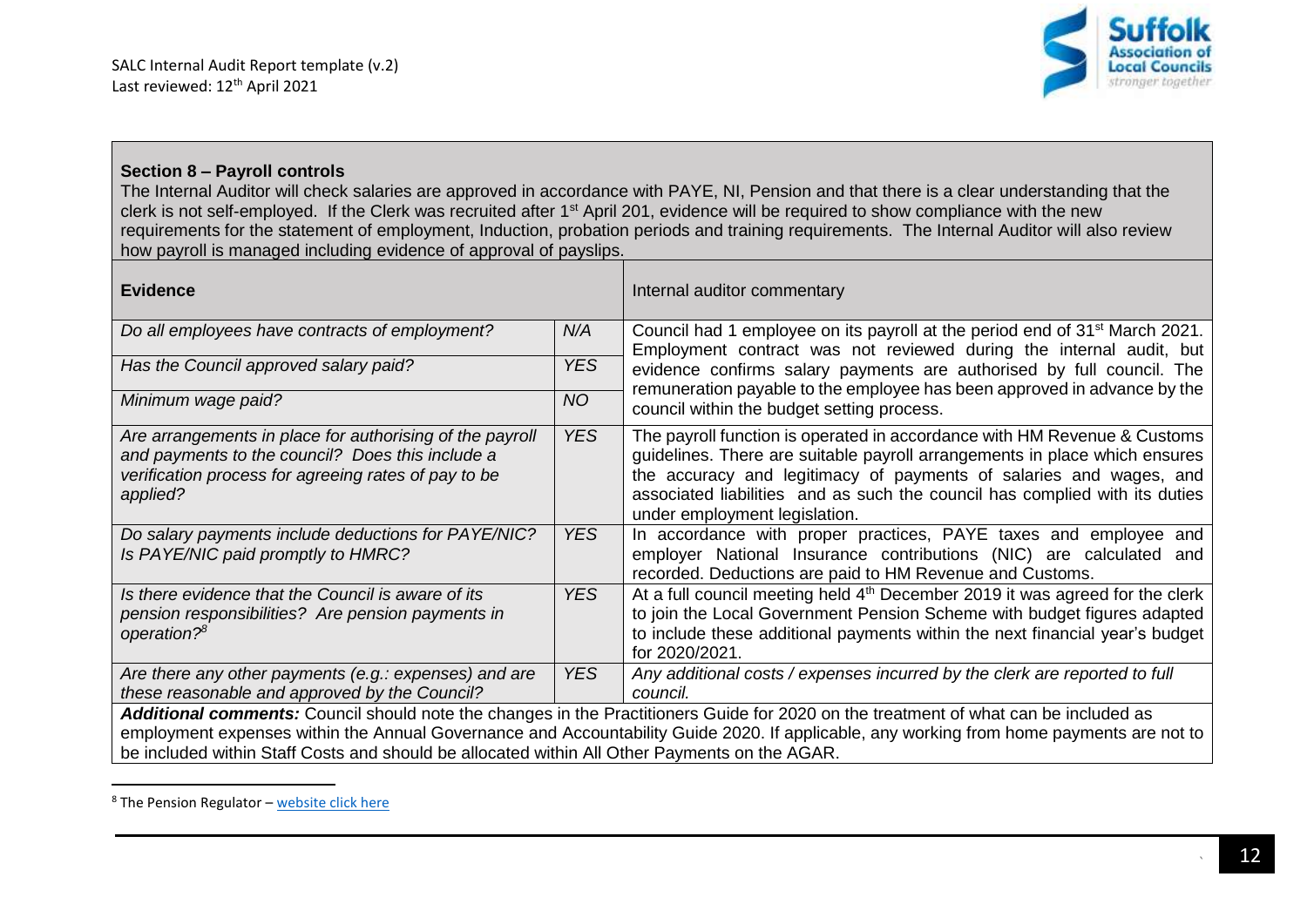

#### **Section 9 – Asset control**

 $\overline{\phantom{a}}$ 

The Internal Audit will be seeking to establish if there is a list of assets in accordance with proper practices including the date of acquisition, location and value. This extends to checking policies (with evidence of review) and that the Council has applied the documented approach in practice. The Internal Auditor will check not only valuation processes but the existence of reserve budgets for depreciation and adequacy of insurance. A clear audit trail should be available when items are purchased including minutes to evidence approval.

| <b>Evidence</b>                                                                                                                                                                                                                                                                                                                   |           | Internal auditor commentary                                                                                                                                                                                                                         |
|-----------------------------------------------------------------------------------------------------------------------------------------------------------------------------------------------------------------------------------------------------------------------------------------------------------------------------------|-----------|-----------------------------------------------------------------------------------------------------------------------------------------------------------------------------------------------------------------------------------------------------|
| Does the Council maintain a register of material assets<br>it owns and manage this in accordance with proper<br>practices? $9^9$                                                                                                                                                                                                  | YES.      | The Asset Register lists items under insurance that fall within the councils<br>remit for maintenance and ownership. It is noted the declared value for all<br>assets at year end (31 <sup>st</sup> March 2021) is £127,698.27 which shows a change |
| YES.<br>Are the value of the assets included? (note value for<br><i>insurance purposes may differ)</i>                                                                                                                                                                                                                            |           | in the register to cover the purchase of 2 x benches for Key Workers and<br>VE Day at a value of £2,112.00.                                                                                                                                         |
| Are records of deeds, articles, land registry title number<br>available?                                                                                                                                                                                                                                                          | <b>NO</b> |                                                                                                                                                                                                                                                     |
| Is the asset register up to date and reviewed annually?                                                                                                                                                                                                                                                                           | YES.      | The Asset Register was reviewed, amended and signed off by the council<br>at its meeting on 4 <sup>th</sup> November 2020 confirming it covers assets within the<br>ownership or responsibility of the council.                                     |
| Cross checking of insurance cover                                                                                                                                                                                                                                                                                                 | YES.      | Contents other (other property) are generic under heading within the 'All<br>Risks Category' and have been given a value in accordance with the policy<br>held.                                                                                     |
|                                                                                                                                                                                                                                                                                                                                   |           | Additional comments: Council should be mindful of the guidance in Governance and Accountability for Smaller Authorities for England (March                                                                                                          |
| 2019) regarding valuation of assets and ensured that where the acquisition value of the asset at the time of first recording is used, that method<br>of valuation has been applied consistently and if / where amended it will need to publish and provide explanations in changes in value to any<br>previously recorded assets. |           |                                                                                                                                                                                                                                                     |

 $9$  Governance and Accountability for Smaller Authorities in England – March 2019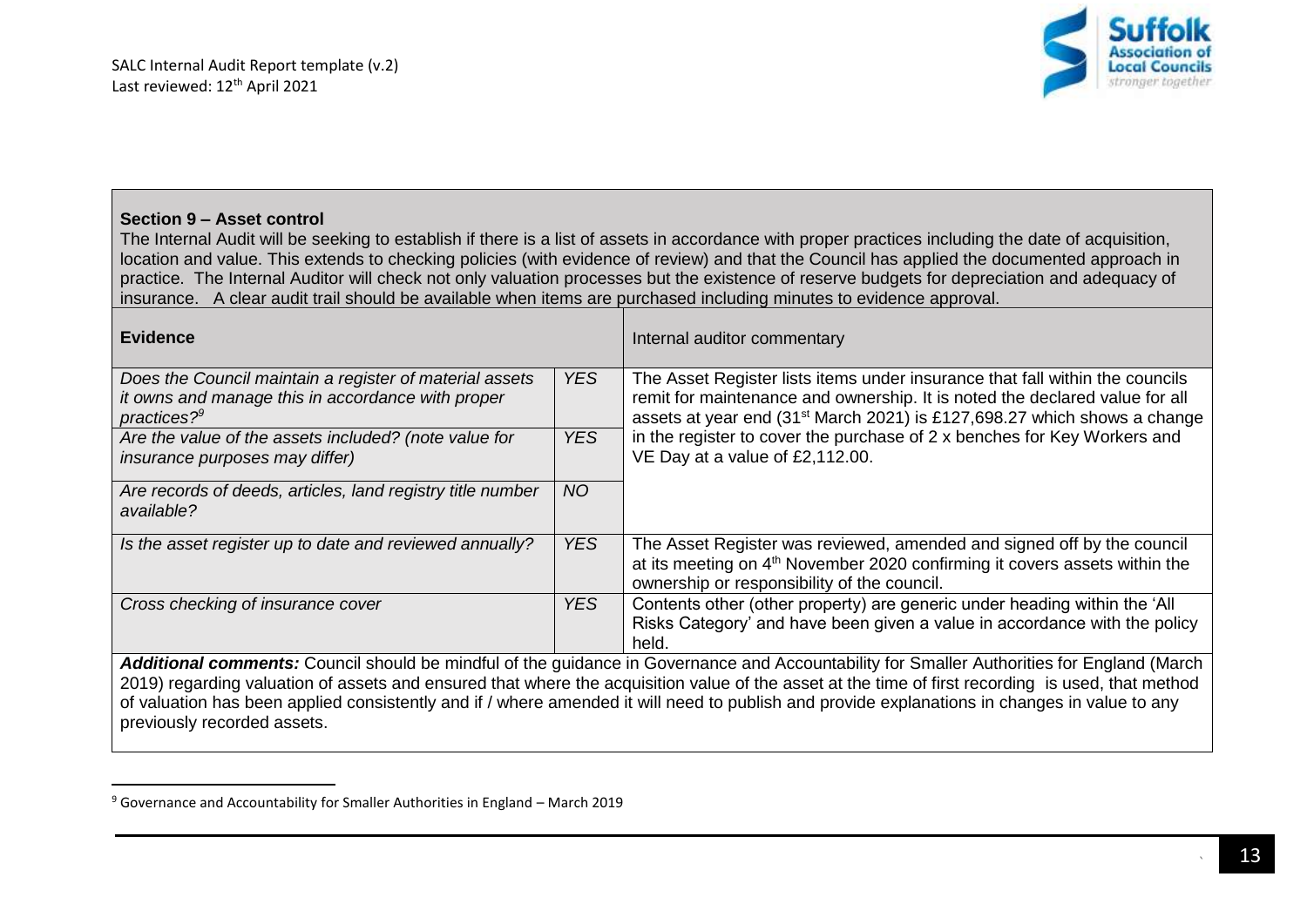

## **Section 10 – bank reconciliation**

The internal auditor will seek to establish that the Council understands and can evidence good practice and internal control mechanisms in relation to bank reconciliation.

| <b>Evidence</b>                                                                                          |            | Internal auditor commentary                                                                                                                                                                                                                                                                                                                                                                                                                                                                                                                                                                                                                                     |
|----------------------------------------------------------------------------------------------------------|------------|-----------------------------------------------------------------------------------------------------------------------------------------------------------------------------------------------------------------------------------------------------------------------------------------------------------------------------------------------------------------------------------------------------------------------------------------------------------------------------------------------------------------------------------------------------------------------------------------------------------------------------------------------------------------|
| Is bank reconciliation regularly completed and<br>reconciled with the cash book and cover every account? | YES.       | Bank Reconciliations are completed on a regular basis and reconcile with<br>the cash sheets. There are consistent monthly reports of bank balances<br>within the detailed financial reports submitted to councillors for each<br>meeting, however the Bank Reconciliation was only recorded on one set of<br>minutes at the meeting held 6 <sup>th</sup> May 2020.                                                                                                                                                                                                                                                                                              |
| Do bank balances agree with bank statements?                                                             | YES.       | Bank balances agree with the period end statements and, as at year end<br>(31 <sup>st</sup> March) for the period under review the balance across the council's<br>accounts stood at £208,723.06.                                                                                                                                                                                                                                                                                                                                                                                                                                                               |
| Is there regular reporting of bank balances at Council<br>meetings?                                      | <b>YES</b> | Financial reports are submitted to council monthly in the form of income<br>and receipts and monthly bank statements.<br>The council is aware that in accordance with proper practices, the bank<br>reconciliation is a key tool or management as it assists with the regular<br>monitoring of cash flows and therefore aids decision making.<br><b>Comment:</b> Whilst there is clear evidence to the internal auditor that regular<br>bank reconciliations are being carried out, agreed and signed by either the<br>Chair or Vice-Chair this should be recorded in the minutes to demonstrate<br>the council is working in accordance with proper practices. |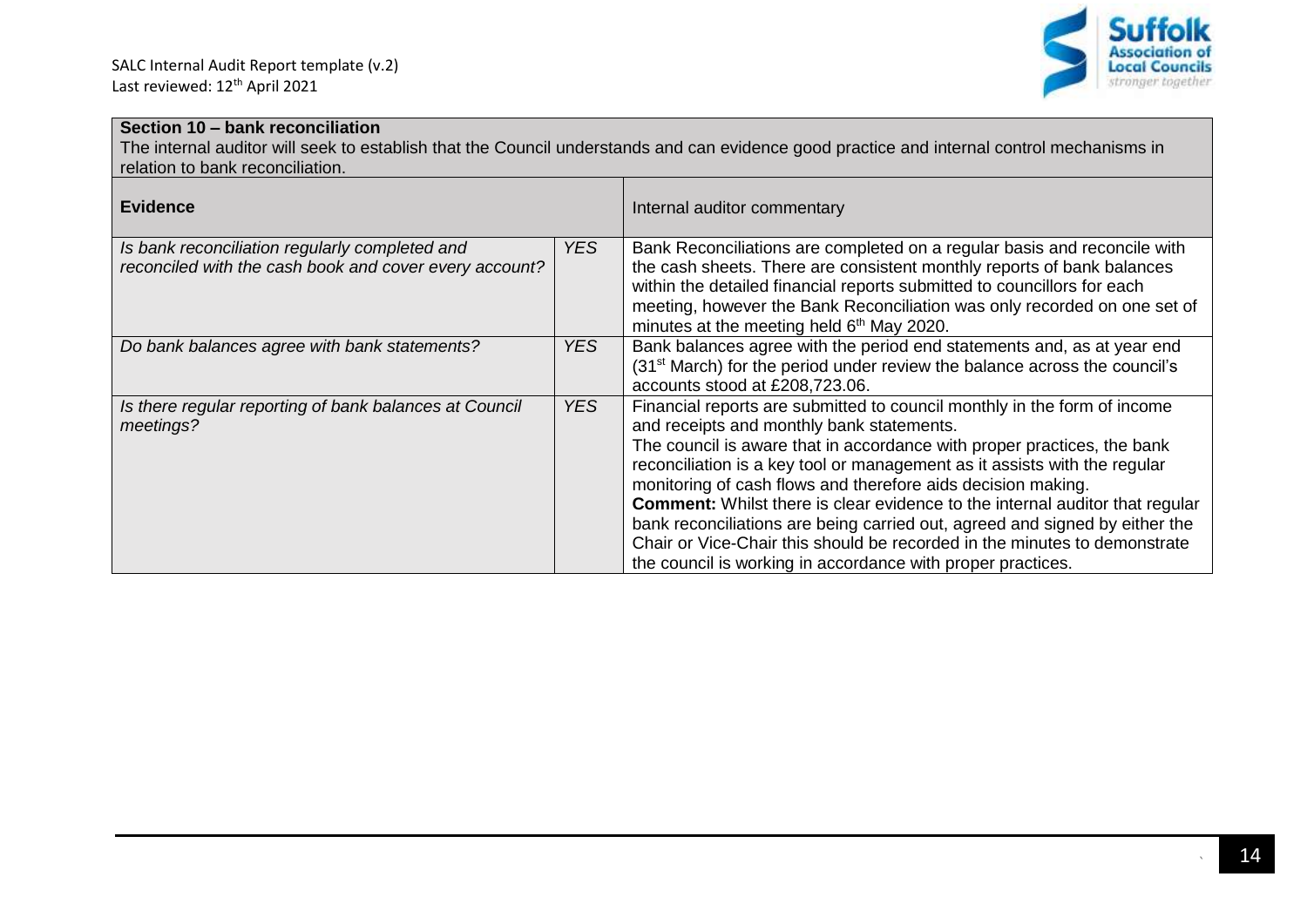

| Section 11 - year end procedures                                                                                                                                                               |            |                                                                                                                                                                                                                                                                                                                                                                                                                                                                                                                              |
|------------------------------------------------------------------------------------------------------------------------------------------------------------------------------------------------|------------|------------------------------------------------------------------------------------------------------------------------------------------------------------------------------------------------------------------------------------------------------------------------------------------------------------------------------------------------------------------------------------------------------------------------------------------------------------------------------------------------------------------------------|
| <b>Evidence</b>                                                                                                                                                                                |            | Internal auditor commentary                                                                                                                                                                                                                                                                                                                                                                                                                                                                                                  |
| Are appropriate accounting procedures used?                                                                                                                                                    | <b>YES</b> | Accounts are produced on a receipts and expenditure basis and all are<br>found to be in order.                                                                                                                                                                                                                                                                                                                                                                                                                               |
| Financial trail from records to presented accounts                                                                                                                                             | <b>YES</b> | The end of year accounts and supporting documentation were well<br>presented for the internal auditor to review.                                                                                                                                                                                                                                                                                                                                                                                                             |
| Has the appropriate end of year $AGAR^{10}$ documents<br>been completed?                                                                                                                       | <b>YES</b> | Section 1 The Annual Governance Statement and Section 2 The<br>Accounting Statement have been completed.                                                                                                                                                                                                                                                                                                                                                                                                                     |
| Did the Council meet the exemption criteria and<br>correctly declared itself exempt?                                                                                                           | N/A        |                                                                                                                                                                                                                                                                                                                                                                                                                                                                                                                              |
| During the period in question did the small authority<br>demonstrate that it correctly provided for the exercise of<br>public right as required by the Accounts and Audit<br>Regulations 2015? | <b>YES</b> | The internal auditor was able to find details of the arrangements for the<br>Exercise of Public Rights for the period under review on the public website<br>used by the council.                                                                                                                                                                                                                                                                                                                                             |
| Have the publication requirements been met in<br>accordance with the Regulations? <sup>11</sup>                                                                                                | <b>YES</b> | The council has complied with the requirements of the Accounts and Audit<br>Regulations 2015 for smaller authorities with an income and expenditure<br>exceeding £25,000 but not exceeding £6.5 million for the year ending 31 <sup>st</sup><br>March 2020 and published the following on their public website:<br>Section 1 - Annual Governance Statement of the AGAR<br>Section 2 – Annual Accounting Statements of the AGAR<br>Section 3 - External Audit Report and Certificate<br>(Accounts and Audit Regulations 2015) |
| <b>Additional comments:</b>                                                                                                                                                                    |            |                                                                                                                                                                                                                                                                                                                                                                                                                                                                                                                              |

 $\overline{a}$ 

<sup>&</sup>lt;sup>10</sup> Annual Governance & Accountability Return (AGAR)

<sup>&</sup>lt;sup>11</sup> Accounts and Audit Regulations 2015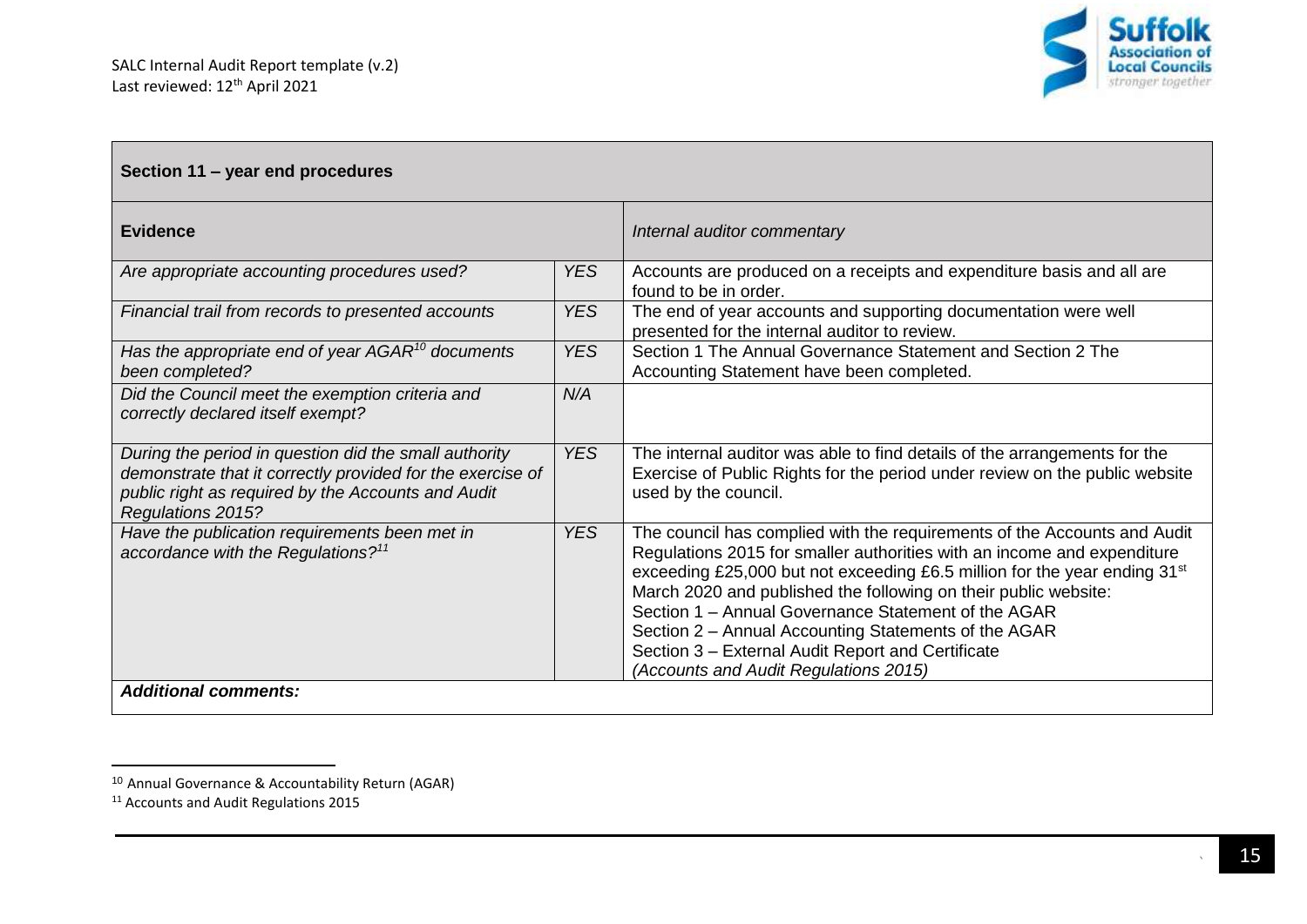

#### **Section 12 – internal audit**

The internal auditor will revisit weaknesses and recommendations previously identified to see if these have been addressed. They will also check if any changes introduced require further verification to ensure effectiveness of the corrective action taken.

| <b>Evidence</b>                                                                                      |            | Internal auditor commentary                                                             |
|------------------------------------------------------------------------------------------------------|------------|-----------------------------------------------------------------------------------------|
| Has the previous internal audit report been considered                                               | <b>YES</b> | The Internal Audit was discussed by full council at a meeting held 1 <sup>st</sup> July |
| by the Council?                                                                                      |            | 2020 with recommendations and comments addressed and rectified                          |
|                                                                                                      |            | accordingly.                                                                            |
| Has appropriate action been taken regarding the                                                      | <b>YES</b> | Appropriate action has been taken for the items raised in the previous                  |
| recommendations raised?                                                                              |            | internal audit.                                                                         |
| Has the Council confirmed the appointment of an                                                      | <b>YES</b> | SALC was appointed to act as the council's internal auditor at a meeting of             |
| internal auditor?                                                                                    |            | the council on 6 <sup>th</sup> January 2021 for the period under review.                |
| Additional comments: The previous Internal Audit Report was reviewed, and action taken as necessary. |            |                                                                                         |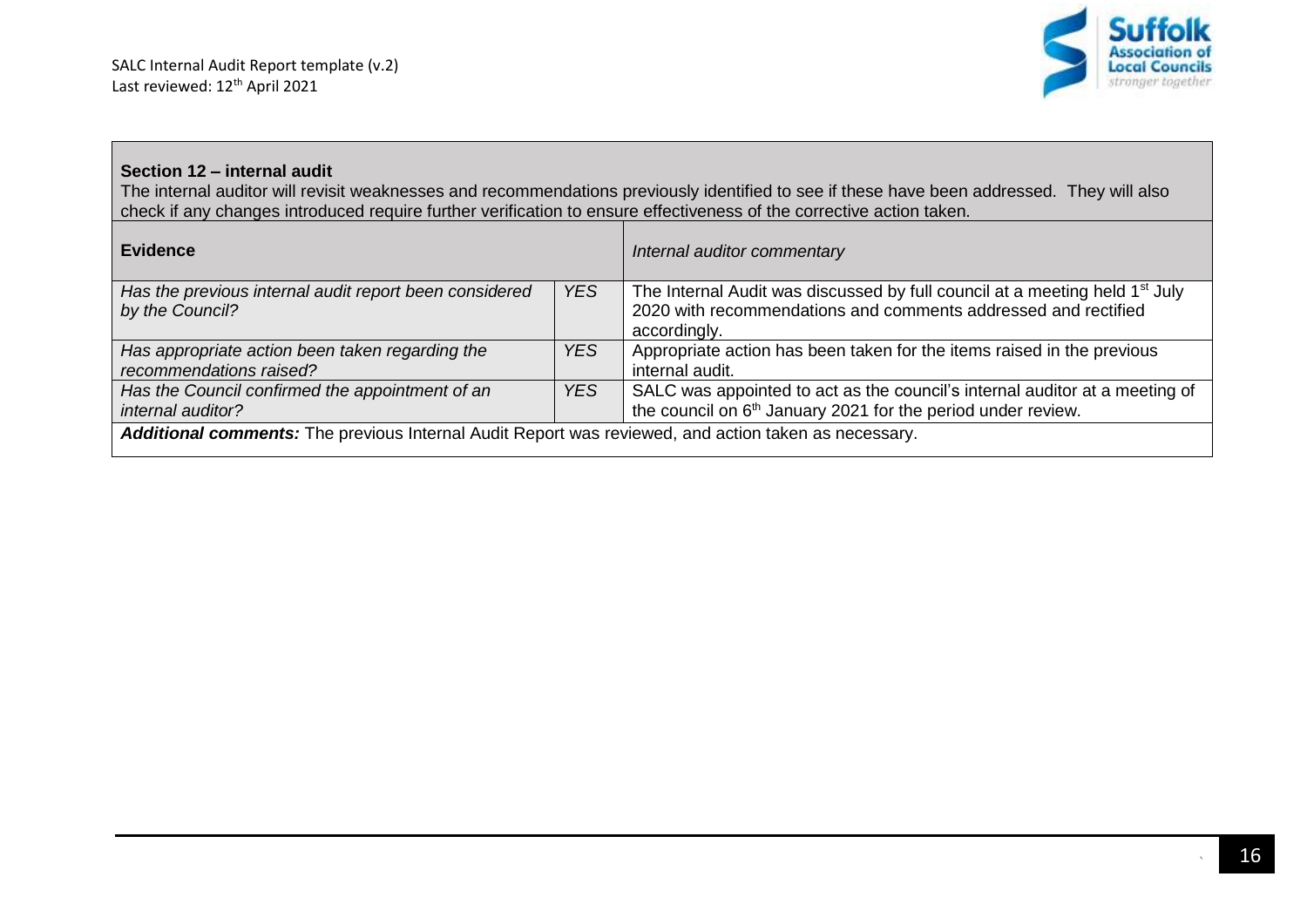$\overline{\phantom{a}}$ 

 $\Box$ 



| Section 13 – external audit for the period under review<br>The internal auditor will revisit the external audit so that previous weaknesses and recommendations can be taken into account. |            |                                                                                                                                                                                                                     |  |
|--------------------------------------------------------------------------------------------------------------------------------------------------------------------------------------------|------------|---------------------------------------------------------------------------------------------------------------------------------------------------------------------------------------------------------------------|--|
| <b>Evidence</b>                                                                                                                                                                            |            | Internal auditor commentary                                                                                                                                                                                         |  |
| Has the previous external audit report been considered<br>by the Council? <sup>12</sup>                                                                                                    | <b>YES</b> | The Limited Assurance Review for the period ending 2019/2020 was<br>presented to full council at its meeting on 7 <sup>th</sup> October 2020. No matters<br>were raised by the external auditor PKF Littlejohn LLP. |  |
| Has appropriate action been taken regarding the<br>comments raised?                                                                                                                        | <b>YES</b> | There were no matters arising which had come to the attention of the<br>External Auditor giving cause for concern that relevant legislation and<br>regulatory requirements had not been met.                        |  |
| Additional comments: There were no matters arising from the External Audit.                                                                                                                |            |                                                                                                                                                                                                                     |  |

<sup>&</sup>lt;sup>12</sup> Regulation 20 Accounts and Audit Regulations 2015 – *following completion of an audit the Council should note that it is the Council as a whole (ie. All members) and not a* committee that should receive and consider the audit letter (including Annual Return and Certificate) from the local auditor as soon as reasonably practicable and the minutes *should reflect that these have been received.*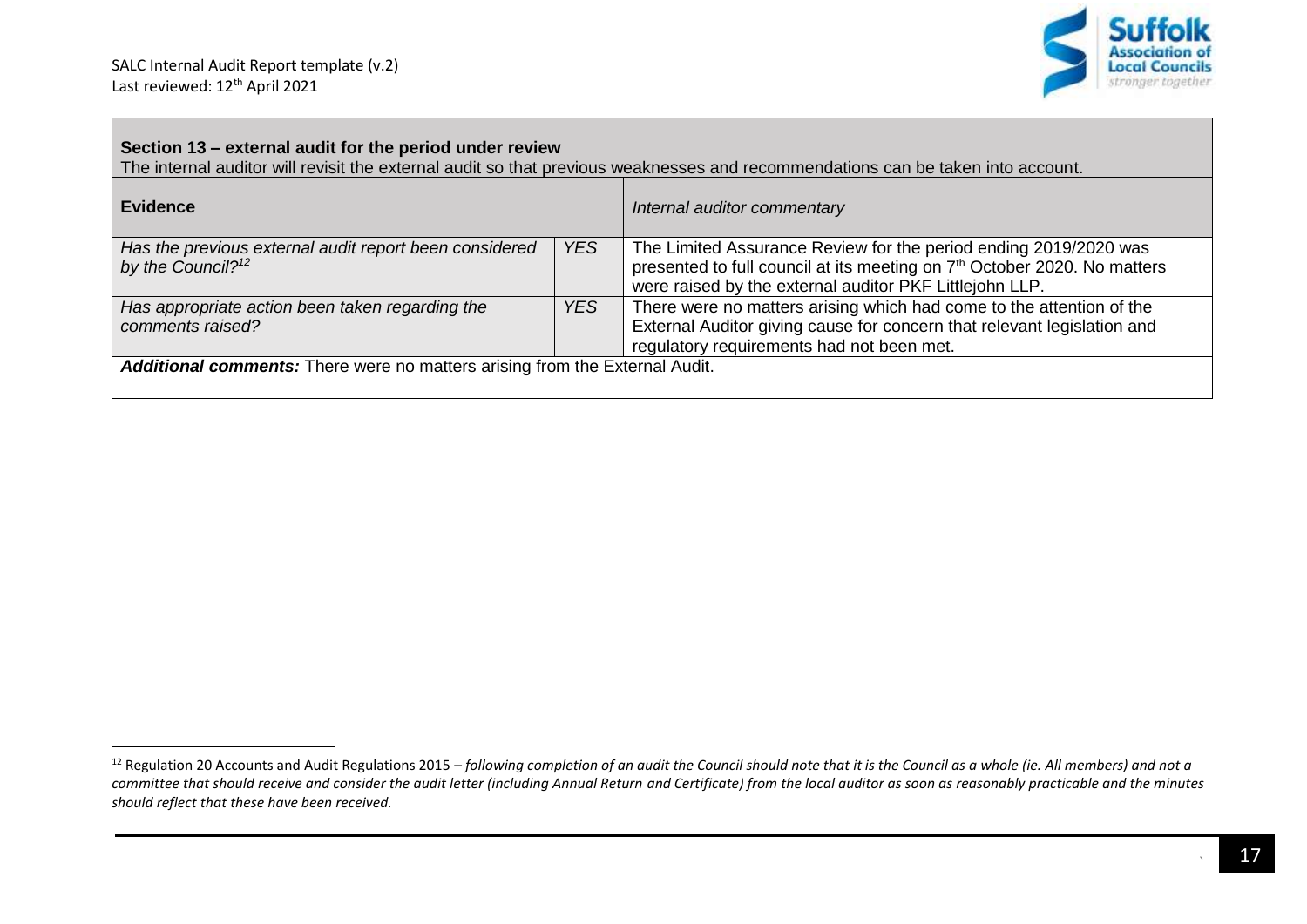

## **Section 14 – additional information**

The internal auditor will look for some additional evidence of good record keeping, compliance with data protection regulations, freedom of information and website accessibility regulations.

| <b>Evidence</b>                                                                                                                                                        |                 | Internal auditor commentary                                                                                                                                                                                                                                                                                                                                                                                                                                                                                                              |
|------------------------------------------------------------------------------------------------------------------------------------------------------------------------|-----------------|------------------------------------------------------------------------------------------------------------------------------------------------------------------------------------------------------------------------------------------------------------------------------------------------------------------------------------------------------------------------------------------------------------------------------------------------------------------------------------------------------------------------------------------|
| Was the annual meeting held in accordance with<br>legislation? $13$<br>(note to auditor- emergency Regulations as a result of the<br>COVID-19 pandemic)f <sup>14</sup> | N/A             | For the period in question, as a result of the COVID-19 pandemic the<br>council chose not to hold an Annual Meeting of the Town Council.                                                                                                                                                                                                                                                                                                                                                                                                 |
| Is there evidence that Minutes are administered in<br>accordance with legislation? <sup>15</sup>                                                                       | <b>YES</b>      | Not seen as virtual audit. Full council minutes clearly document the<br>approval of the previous months minutes and report paper copies delivered<br>to the Chairperson prior to the meeting to allow for a wet signature following<br>approval at the council meeting.                                                                                                                                                                                                                                                                  |
| Is there a list of members' interests held?                                                                                                                            | YES <sup></sup> | Evidence was seen on the East Suffolk website of the Register of Interests<br>for current Town Councillors.<br>Council is reminded that whilst the Monitoring Officer of the council must<br>arrange for the Town Councils Register of Members Interests to be<br>available for inspection on their website, where the Town Council has its<br>own website, its Register of Members Interests must also be published on<br>that website.<br>(Openness and Transparency on personal interests - A guide for<br>councillors - August 2012) |
| Does the Council have any Trustee responsibilities and<br>if so are these clearly identified in a Trust Document?                                                      | N/A             |                                                                                                                                                                                                                                                                                                                                                                                                                                                                                                                                          |
| Has the Transparency Code been correctly applied and<br>information published in accordance with current<br>legislation?                                               | <b>YES</b>      | Councils with income over £25,000 but under £200,000 will be expected<br>(but are not legally required to do so) to follow the Local Government<br>Transparency Code 2015.                                                                                                                                                                                                                                                                                                                                                               |

 $^{13}$  The Local Government Act 1972 Schedule 12, paragraph 7 (2) and Schedule 15 (2)

<sup>&</sup>lt;sup>14</sup> The Local Authorities and Police and Crime Panels (Coronavirus) (Flexibility of Local Authority and Police and Crime Panel Meetings) (England and Wales) Regulations 2020 <sup>15</sup> Public Bodies (Admission to Meetings) Act 1960, Local Government Act 1972 and the Localism Act 2011